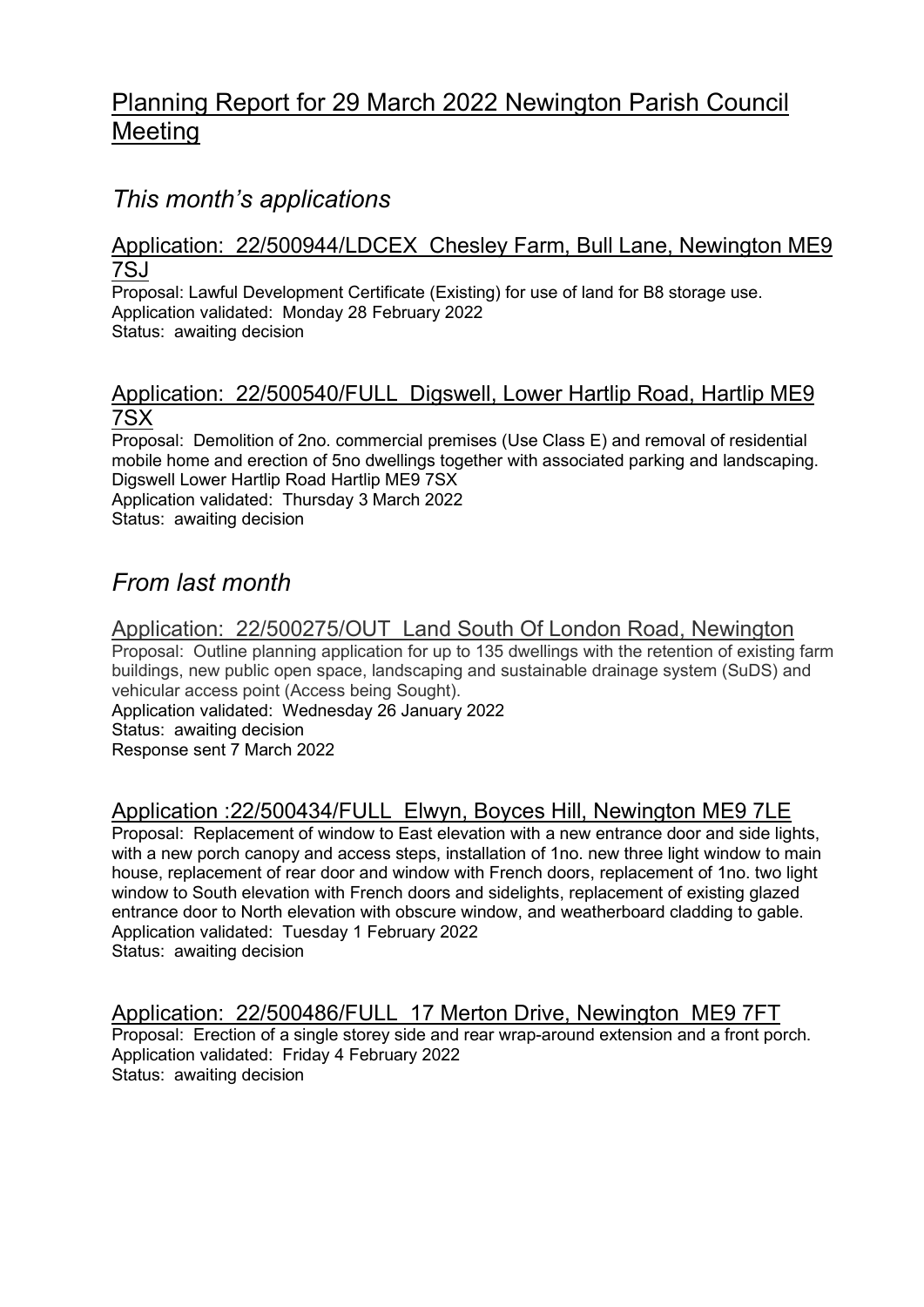## Previously discussed: for information

### Application: 21/506740/FULL 125 Bull Lane, Newington ME9 7NB

Proposal: Erection of a building for 4no. stables, tack and feed rooms (as an alternative to the stables granted permission under application reference SW/05/0672). Application validated: Thursday 6 January 2022 Status: awaiting decision

### Application: 21/505722/OUT 128 High Street, Newington ME9 7JH

Proposal: Outline application for demolition of existing residential dwelling and erection of up to 46 residential dwellings, including affordable housing, with access from A2 High Street (Access only being sought).

Application validated: Thursday 4 November 2021

Status: awaiting decision

17 February 2022 Amended and additional information received by SBC11.02.22

#### Application: 21/504388/FULL Woodland Farm, High Oak Hill, Iwade Road, Newington Kent

Proposal: Erection of a permanent agricultural dwelling with associated parking. Location: Woodland Farm High Oak Hill Iwade Road Newington Kent Application validated: Friday 10 September 2021 Status: awaiting decision

### Application: 21/504028/FULL Land At School Lane, Newington ME9 7JU

Proposal: Erection of 25no. residential dwellings and the provision of a 20 space staff car park and 20 space pupil pick-up/drop-off area for Newington C of E Primary School, together with associated access, landscaping, drainage and infrastructure works. Application validated: Friday 13 August 2021

Status: awaiting decision

Email from Fernham Homes notifying pre-application discussions with Swale Borough Council June 2021 Consultation document delivered to addresses identified in distribution map 29 June 2021 Introductory presentation under Public Question Time at Parish Council meeting

19 June 2021 email that application submitted on Friday 16 July

Response agreed following 20 September Planning Committee meeting 20 December 2021 NPC additional comments and UKC Air Quality report

Amendment dated 31 January 2022; received 8 March 2022

## Application: 21/500173/FULL Land East Of Hawes Woods, High Oak Hill, Iwade Road, Newington ME9 7HY

Proposal: Retrospective application for change of use of land from agricultural to animal rescue including new stock fencing and gates, mobile field shelters, small animal houses, shipping containers for storage, associated boundary treatment and stationing of a mobile caravan for use as a residential unit for staff.

Application validated: Friday 23 April 2021

SBC Planning Committee 9 December 2021 decision deferred

Status: Awaiting decision (erroneous decision :Application refused 7 September 2021)

NB This land is in Bobbing Parish. The neighbouring Newington and Lower Halstow Parish Councils have been consulted, at the request of the Development Manager, Planning Services, due to potential effect on roads leading to the site.

Response sent: Councillors have considered the application and while there was no comment to make on the suitability of the site for an animal sanctuary which is outside the village, concern was raised concerning the impact of the traffic on local roads, Iwade Road, Church Lane, Boxted Lane and Mill Lane,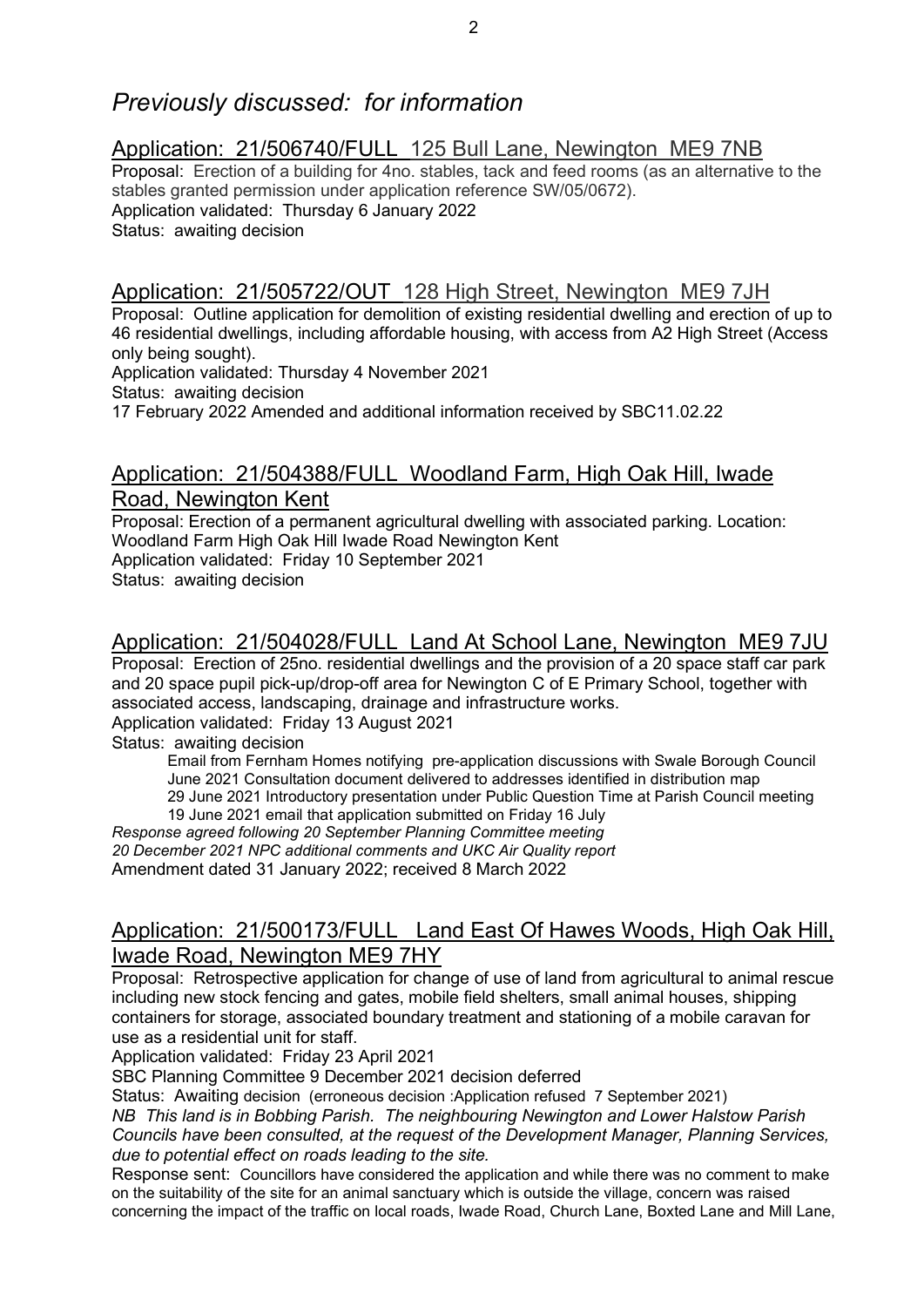also known as Bricklands. Councillors were not reassured regarding the applicant's projection of visitor numbers and were aware of the problems off-road parking is currently causing visitors to residents in Iwade Road.

#### Application: 20/505059/FULL: Willow Trees, 111 High Street, Newington ME9 7JJ

Proposal: Demolition of existing chalet bungalow and erection of 20 dwellings (4 x two bedrooms and 14 x three-bedrooms and 2 x four-bedrooms) with associated access, parking, amenity and landscaping. Application received: Tuesday 27 October 2020 Application validated: Friday 8 January 2021 Revised application on planning portal 14 April 2021 Status: awaiting decision 20 December 2021 NPC additional comments and UKC Air Quality report

## Appeal to the Planning Inspectorate

## Application: 21/504980/FULL 33 The Willows, NewingtonME9 7LS

Proposal: Retrospective application for conversion of garage to habitable space, including minor external alterations involving changing of garage door to window, matching the existing material.

Application validated Monday 11 October 2021

Decision: Application refused Thursday 23 December 2021

Appeal notification: 2 March 2022; Appeal Starting date: 23 February2022.

PINS Reference Number: APP/V2255/D/22/3290924

#### Application: 21/501791/PIP Land At 164 Bull Lane, Newington ME9 7NB

Proposal: Permission in Principle for the erection of a detached two storey sustainable selfbuild or custom building dwelling with new access onto Bull Lane.

Application validated: Friday 9 April 2021

Decision: Application refused Friday 14 May 2021

PINS reference: V2255/W/21/3286759 Appeal Starting date: 10 March 2022 Notification17 March 2022

## Not in Newington

#### Application: 21/501740/FULL Land At Hill Farm, Rook Lane, Keycol Hill, Bobbing

Proposal: Erection of a nurse accommodation building, car park and outdoor event space for Demelza. Erection of 30 private residential dwellings, together with associated access, parking, highway works, drainage and landscaping

Application received: Tuesday 30 March 2021

Application validated: Thursday 29 April 2021

Amended/additional documents 5 July 2021

Status: application refused SBC Planning Committee 14 October 2021 but 'called-in' by Head of Planning

Application subsequently approved SBC Planning Committee 9 December 2021 Application formally permitted: Friday 4 March 2022

3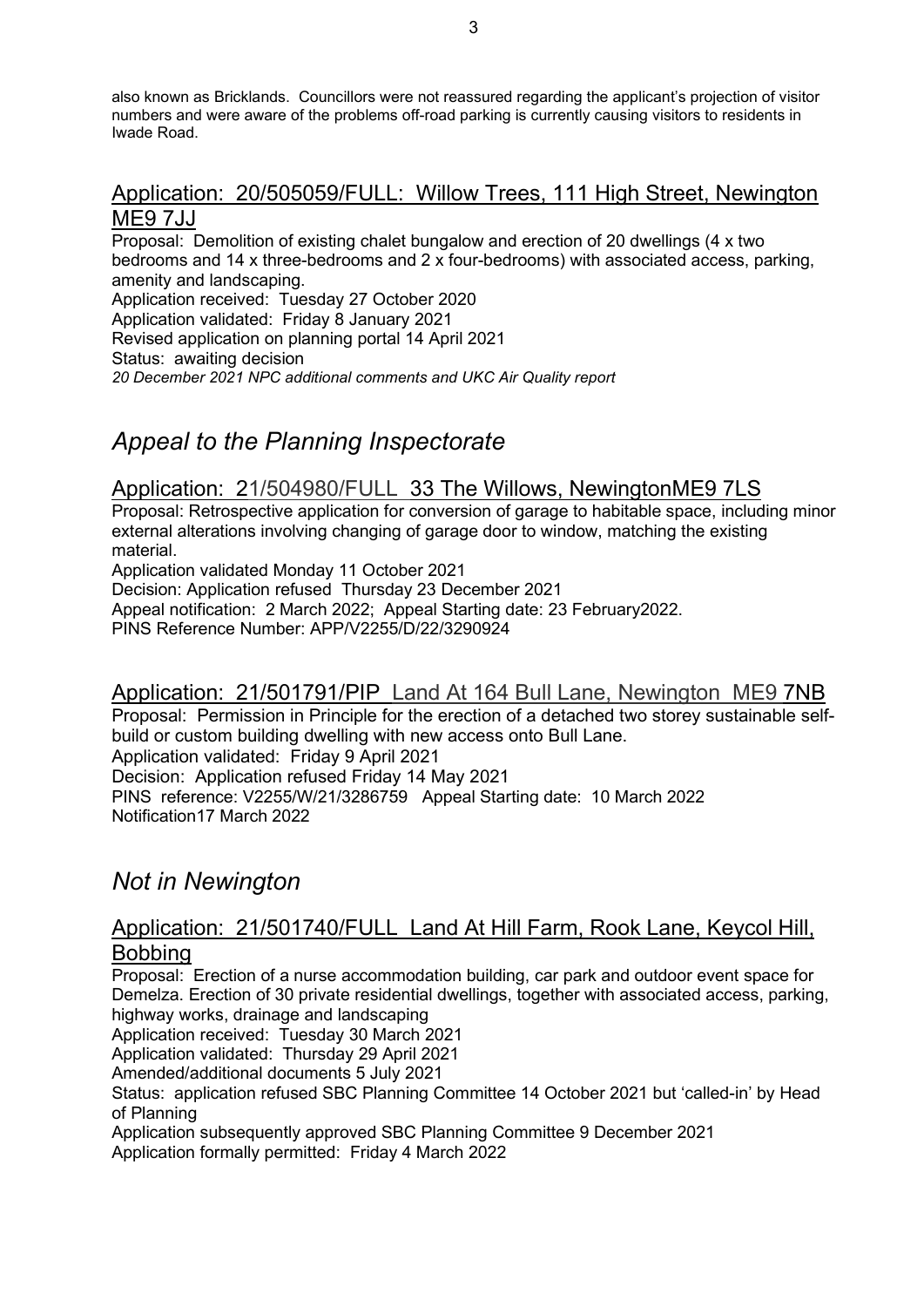## Application: 21/501839/OUT Land Off Otterham Quay Lane Upchurch

Proposal: Outline application for up to 74no. dwellings with public open space, landscaping and sustainable drainage system (SuDS) and vehicular access point. (All matters reserved except for means of access).

Application received: Tuesday 6 April 2021 Application validated: Friday 16 April 2021

#### Foxchurch, near Bobbing (information only)

Appin Land 'The team are now working to finalise the plans. Before submitting a planning application to Swale Borough Council, we want to hear your thoughts' consultation events Thursday 22 April, Friday 23 April

- 2,500 new homes, with a wide range of housing types to cater for Swale's various housing needs, including family homes, bungalows and policy compliant affordable housing
- A new pub and a local parade of shops: creating job opportunities and bringing improved choice for local people.
- A new three-form-entry primary school, health centre, village hall and cricket pitch
- Easy access to existing employment areas within Sittingbourne and Sheppey without causing further congestion of existing towns and villages.

### Application: 18/505060/ADJ (Alternative reference: 18/504836/EIOUT) Binbury Park, Detling Hill, Detling, Maidstone, Kent

Proposal: Adjoining Authority Consultation from Maidstone Borough Council for Outline application (with all matters reserved apart from access) for the erection of up to 1,750 dwellings including affordable housing, 46,000 sq.m of commercial space, a hotel, a local centre, a new primary school, a park and ride facility, strategic highways improvements including new Kent Showground access/egress, accesses/roads including a new bridleway bridge, parking, associated open space, landscaping, services, and Sustainable Drainage Systems. In addition the proposals include a publicly-accessible country park including the Binbury Motte and Bailey Castle Scheduled Ancient Monument.

Application received: Friday 28 September 2018

Application validated: Friday 28 September 2018

Status: (SBC Response – No objections – 18 December 2018) awaiting decision For Decision by Maidstone Borough Council Planning Committee Thursday 31 March 2022; officer recommendation 'that planning permission be refused'.

Stephen Harvey Chair of Newington Parish Council Planning Committee 26 March 2022